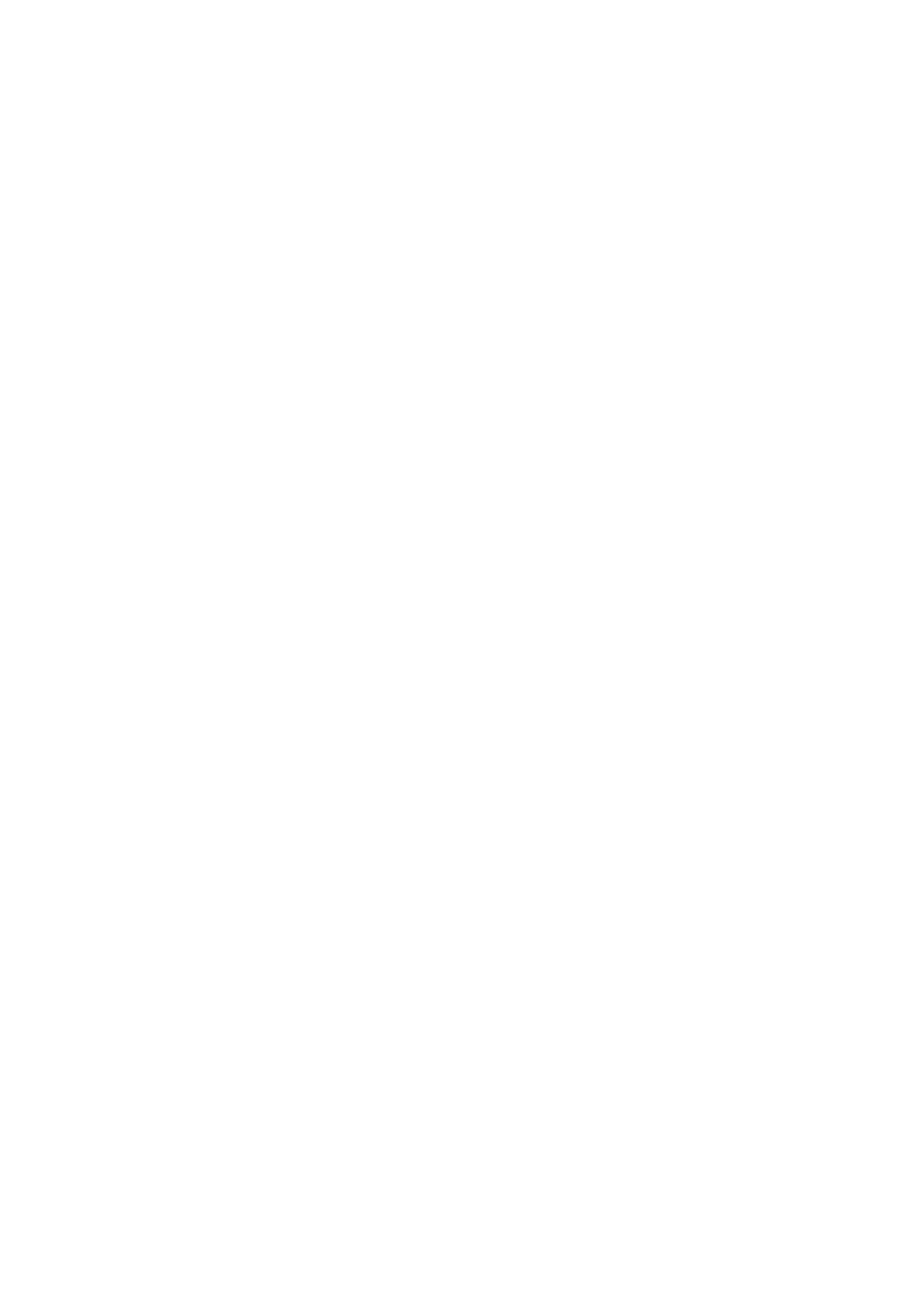#### **SANANIM IN 2011**

#### Mission Statement

"We do not wish to walk indifferently away from those who have lost faith in themselves, in their fellows, in their very human existence. Those who on their path through life have sought refuge in a drug and have thereby come to know its hidden face, a face which reveals itself with a ruthless logic - the face of suffering, pain, loneliness, oppression, and death. We wish to offer a helping hand to all who yearn for it, to all who have sounded an SOS. And we wish to warn those who see in drugs the symbol of a magical, mysterious, or romantic revolution, or the escape from an otherwise hostile reality."

#### **Director's Report**

The civic association SANANIM is one of the oldest, and nowadays also one of the largest nongovernmental providers in the Czech Republic of complex services in the area of prevention, care and addiction treatment of non-alcoholic drug addictions.

At present, the association operates eleven major establishments – Outreach Programs, Contact Center, Specialized outpatient services CADAS, Day Care Centre, Therapeutic Communities Nemcice and Karlov, Aftercare Centre with protected housing, Drug Information Centre, Centre for People in Conflict with Law, Agency for Employment and Social Services, Consulting Room for Parents – and provides a number of additional and complementary projects or programs. Among the most significant are counted telematic consultancy and information services (Drug Abuse Counseling, Promile INFO, Alkotest and others), Roma Field Program and Program for Mothers with Children. Other projects are focused in particular on the areas of education, primary prevention, publication activities and international cooperation. Equally important are all the activities carried on within the framework of an independent legal entity (founded and fully owned by the association) – SANANIM Charity Services, s. r. o. (Café Therapy, Charity Shop).

Activities of the association presently provides for the hiring of 100 permanent employees and 30 externs.

In spite of many troubles and failures we could consider the year of 2011 as a successful one taking into account significant limitation in financing. We succeeded to find funds for the basic operation of our programs and for a few projects we also secured other resources, which we thoughtfully invested e.g. into the basic material and technical support, education, deepening of the professional concept of care, international cooperation or development of individual programs.

From the professional point of view it is then unequivocal that in spite of the often existential limitations of certain projects, the association succeeded to maintain high quality and effective services standing professionally at the European level. This is corroborated not only by the concrete results of our work,

1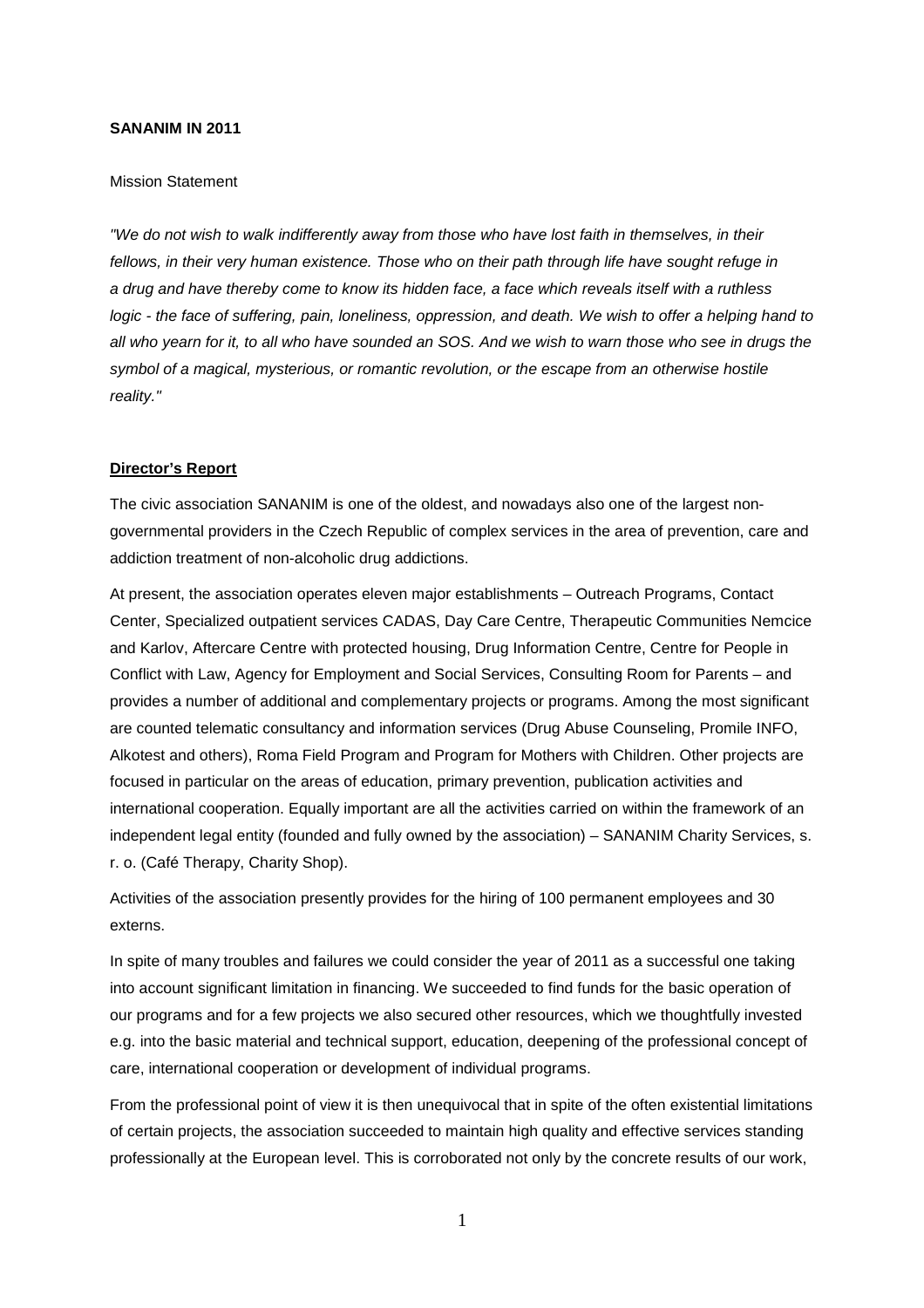our participation to planning and implementation of government policy, but also by our activities within the framework of European projects.

### **KEY OBJECTIVES OF THE CIVIC ASSOCIATION SANANIM**

- **Provision of effective, professional assistance** to persons threatened by drug addiction through the intermediary of a network of programs and services forming a complex system of prevention, care, treatment and re-socialization.
- **Development** of a system in the area of provision of specific services.
- **Cooperation** at local and central level planning and implementation of drug policy, including international cooperation and change of the public view on the issue of drug addiction.
- **Education** of laymen, professionals and para-professionals on drug addictions.

### **FUNDING AND CONTROL**

Implementation of all programs and operation of equipment is approximately of 55 % financially supported by state subsidies and of 35 % by subsidies in the region or municipality. Other funds, i.e. about 10 %, the association receives from private parties, internally and finally, from Czech and foreign foundations, funds and programs. In the funding of health care CADAS is partially involved the General Health Insurance Company (VZP), its contribution, however, covers only 20% of the budget of facilities. The contract with it was also our only contract with a health insurer in the year 2011.

Since the beginning of its existence the SANANIM manages state subsidies in a transparent and accountable way and seeks to provide the most professional and efficient services in the area of funds use. Accounting of the association undergoes an annual audit and in 2011 it was submitted to several state controls.

Stable, adequate and continuous funding, however, remains a key issue affecting the daily operation and in particular the development of the organization. We would not be able to achieve it without more than ten-year long support of the Czech Savings Bank Foundation. Four developmental projects were supported by ESF and a program for mothers with children by Sirius Foundation.

However, we consider as crucial that, despite the great difficulty, we managed to keep the operation of suitable quality and continuously throughout the year, though the state subsidies (except Ministry of Labour and Social Affairs) were again re-transferred only in June or July 2011 and some of them in spite of our requests were reduced to 50%. On average, we received from government grants only 72,2% of the required funds. For this reason, activities of certain establishments had to be significantly reduced, but the most significantly it was reflected in the low staff number and much undervalued wages.

# **COOPERATION**

As crucial for maintaining the network of services and further development of the association we consider in particular the close collaboration with the state sector and self-governments and the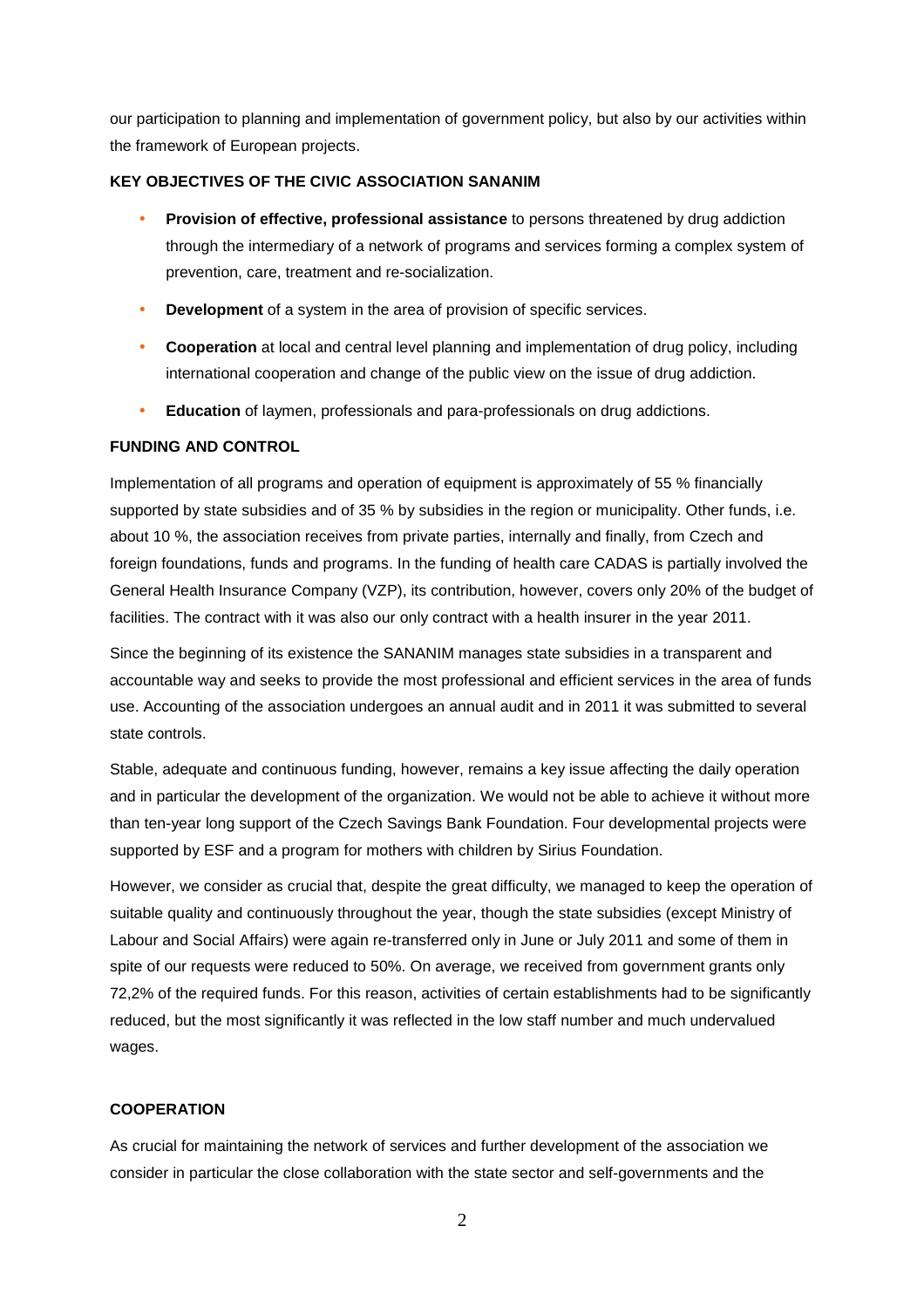development of our foreign activities. We neither underestimate the cooperation with nongovernmental community. We actively participate in the association of NGOs A.N.O., both in the governing bodies and in individual sections. In the professional area the employees of our association actively participate in the activities of various professional bodies such as the Society of Addictive Diseases JEP, Faculty of Addictology of the 1st Medical School of the Charles University and the Association of Social Services Providers.

Within the framework of implementation of individual professional programs and services we work closely with many state professional facilities (e.g. PL Červený Dvůr, PL Bohnice, Department of Addictions Apolinář) and non-government organizations such as Podané ruce, TK Nova Ves, TK Sejřek, Drop In and more. The association alone or also in collaboration with other organizations organizes various educational activities and provides professional internships.

Continuously, within our limits, we tried to develop cooperation with the commercial sector. However, it is clear that the current legislative conditions and the general public attitudes (and thus of the private sector) to drug dependencies are a limiting factor. We name our partners in this area with great thanks elsewhere in this report.

We continue to consider the international cooperation as an opportunity to gain new experiences and to draw funds for development activities for which there are insufficient domestic resources. Today, however, it also represents an area where we could offer help and a relatively long experience. Foreign activities in 2011 are briefly mentioned in a separate chapter of this report.

#### **GENERAL ASSEMBLY AND MANAGEMENT BOARD OF THE ASSOCIATION**

In 2011 the association had 29 full members; most of whom regularly attended the General Assembly meeting convened by the association chairman always in December. In addition to standard tasks (approval of the budget etc.), the General Assembly addressed in particular the issues related to organizational changes and to the development of the organization.

The Management Board met on four regular meetings, which mainly discussed the conceptual and economic issues, termination of the lease of the Contact Center and search for new premises, organizational changes, our plans for financial coverage, wage policy and the PR of the association. The Board also met on two emergency meetings to discuss the topical situation of the Contact Centre especially in connection to the ban on the use of the premises and attacks on it.

### **ASSOCIATION'S OFFICE, MANAGEMENT**

The management of the organization and the secretariat of the association currently provide economic, personnel and administrative services, coordinating the activities of individual facilities and all contractual relationships. The office of the association is responsible for the development of international activities and the management of several international projects, public relations and sponsorship program and personnel policies as well as for all investment projects of the association.

#### **TECHNICAL AND ECONOMIC SUPPORT OF THE ASSOCIATION**

3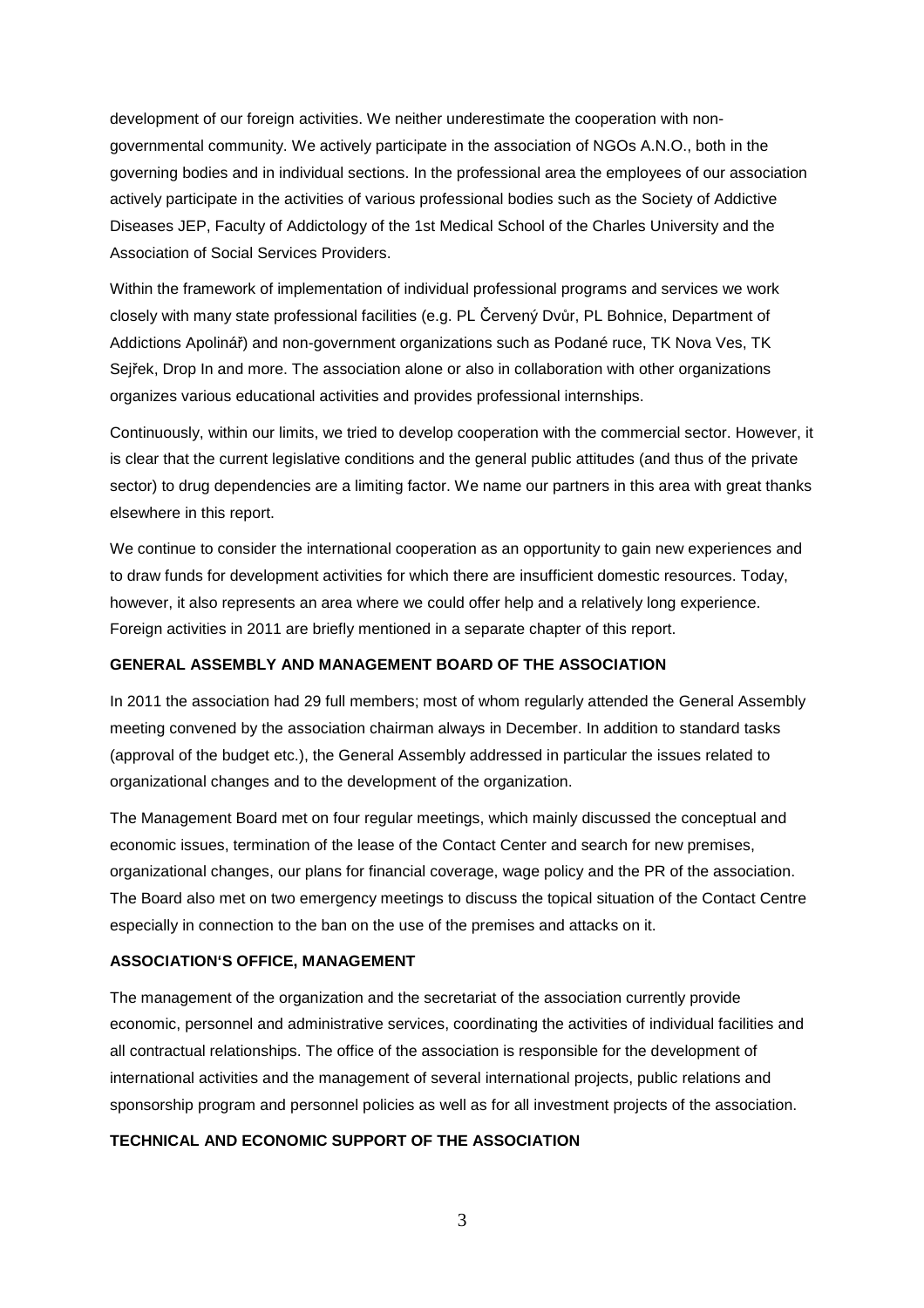All facilities are now relatively adequately satisfied in their technical and material needs. In recent years, however, it shows that some facilities do not have enough space, especially given the increase in the number of clients or the increase of clientele with specific needs (Day Care Center and its program for mothers with children, Consulting Room for Parents). We have been looking for a solution but without success.

Given that the existing subsidy titles do not provide investment funds, as a crucial problem shows the gradual deterioration of tangible fixed assets, which is essential to the realization of parts of our projects and to ensure basic activities (e.g. cars, technical equipment of kitchens, offices etc. ). This problem is partially solved thanks to successful cooperation with our partners, but in the long term perspective it is clear that a change in the funding system would be necessary.

Also in year 2011 the association had to deal with the situation of its Contact Centre that since its moving in Prague 5 had to face there xenophobic reaction and vandalism.

#### **ECONOMICS AND ADMINISTRATION**

In the system of economic operation were avoided major changes and whole the process is being secured using standard mechanisms. All economic data are subject to ongoing review and primary financial documents are available for financial management and skilled supervision right after the monthly clearance. Economics and accounting are subject to detailed economic regulation and a number of internal regulations. The secretariat handles the administration of the association and equally has to comply with detailed internal regulations.

#### **PERSONEL SUPPORT**

The system of financial appraisal of our workers, which would adequately reflect their education, training, initiative and creativity, unfortunately, could not be given in full in practice even this year, especially due to the very low subsidies on wage resources. This fact is very limiting for any staff policy. However, we managed to keep the trend favoring professional growth within the organization that allows the worker to progress in the system of our facilities. All teams work under both external and internal supervision.

#### **AIMS OF THE ASSOCIATION AND THEIR FULFILMENT IN 2011**

Last year was again a period in which – despite major problems with the funding of individual associations – we managed to operate a comprehensive system of care for drug addicts. This year was also important for us that the SANANIM has continued developing itself as a highly professional organization, both in the care for clients and the management.

#### **HIGHLIGHTS of 2011**

**In the area of services:**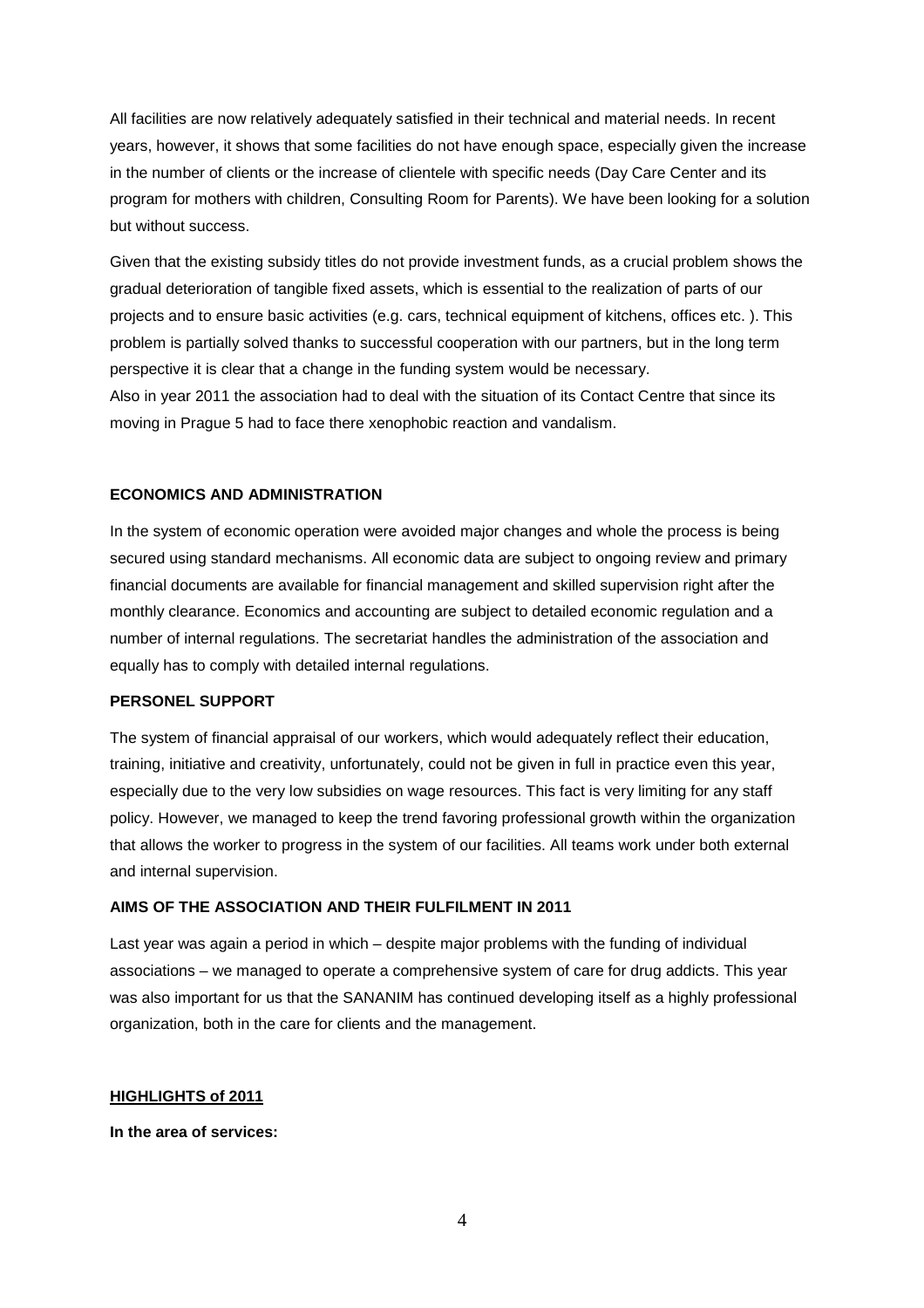# • **Operating the network of programs and services and maintaining their current supply and quality**

As a key aspect may be considered the fact that we not only managed to maintain the existing services in operation but also their quality and efficiency, including the interdependence of elements of the system, however, given the already mentioned facts we could not keep their scope.

### **As a success, among other things, we also consider the following:**

- Introducing Ambulance Project helped to improve the situation in the open drug scene in Wenceslas Square
- Participation in IMPACT Project enabled extensive testing of clients (VHC, HIV a TB)
- Due to immense interest, 3rd Summer Shool of Harm Reduction was organized for lowthreshold workers.
- Follow-up of clients of Therapeutic Community Němčice, organized at the occasion of its 20th anniversary shows that the treatment is effective. Almost half of the clients completed the treatment and nowadays they function in society. Also many of those who did not complete the treatment, succeeded in changing their lives and abstain from drugs,

# • **Cooperation in planning and implementation of drug policy**

With few exceptions our cooperation with central authorities and the self-governments in the year 2011 continued at a very good level, the association has also been very actively involved in cooperation activities under the umbrella organization A.N.O.

# • **Professionalization of provided services**

Already for several years, despite the financial limits we manage to ensure a system of internal and external training.

Systematic support will result in the growth of teams and individuals through specialized training. We perceive reserves particularly in the area of quality and standardization of different methods and techniques of provided services.

Many of our employees have completed university studies, passed rigorous testing and successfully completed training in management, treatment and addiction treatment.

# • **Professional guarantee of provided services**

The key technical issues of 2011 included:

- ethical dilemmas in adictology in connection with difficult clientele
- certifications of the main programs
- systematic work with contracts
- defining key activities that have to be supported under any circumstances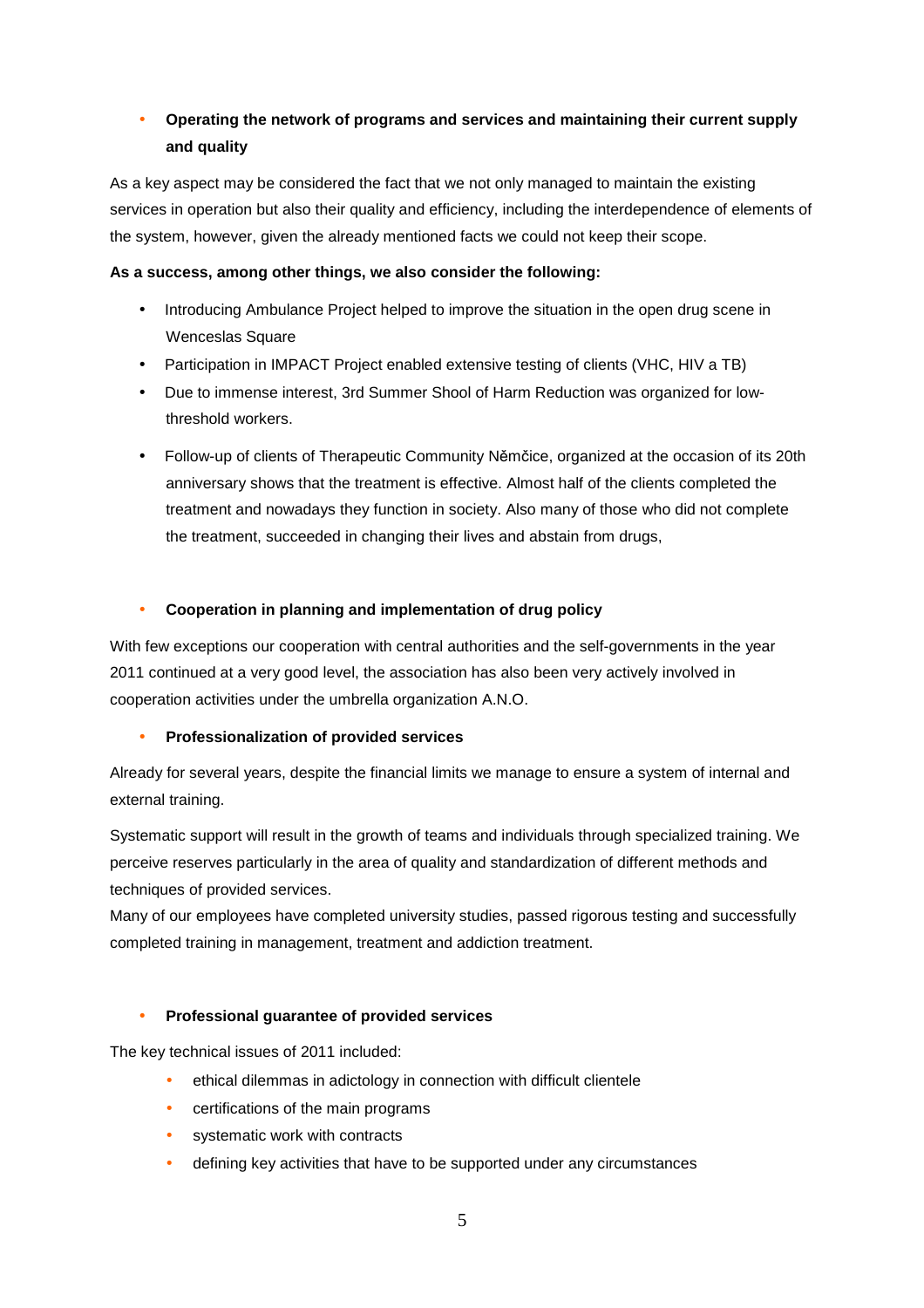### • **Technical and organizational security**

In particular thanks to the Foundation of the Czech Savings Bank, in 2011 we could achieve the following:

- to start the project of moving Therapeutic Community Němčice into its own object
- to continue in revitalization of buildings of the farmyard TK Karlov;
- to support seriously threatened projects;
- to support the development of specific services (telematic services, therapies for mothers with children);
- to maintain relatively good material security of the association as a whole.

### • **Organizational and economic security**

Management support and internal and external communications, including the development of international activities were found satisfactory by the Board. Given the scale and a broad range of association activities, however, we planned the necessary extension and restructuring of management organization, which did not allow us the financial limits in 2011.

Given the growing administrative and economic agenda related to the inadequate system of financing, we were also prepared to start restructuring the economic system, but as in the previous case, mainly due to limited finances we could not make the planned changes.

# **AUDIT REPORT FOR THE ADMINISTRATION BOARD OF THE ASSOCIATION**

SANANIM, civic association Ovčí hájek 2549/64a, 158 00 Praha 5 ICO: 00496090

Prague, June 11, 2012

I performed an audit of the accounts in terms of expenditure and revenue items and incurring operating results achieved and the financial statements as of December 31, 2011 of the civic association SANANIM, ICO 00496090.

The management of the association is responsible for compiling the accounts and bookkeeping in order to be complete, relevant and appropriate in accordance with applicable laws and regulations, including proper reporting of costs for individual projects, which have been granted subsidies.

My duty was to express an opinion on various aspects of the audited accounts specified in the contract between the auditor and the association and the specifications here under, and of the financial statements based on our audit.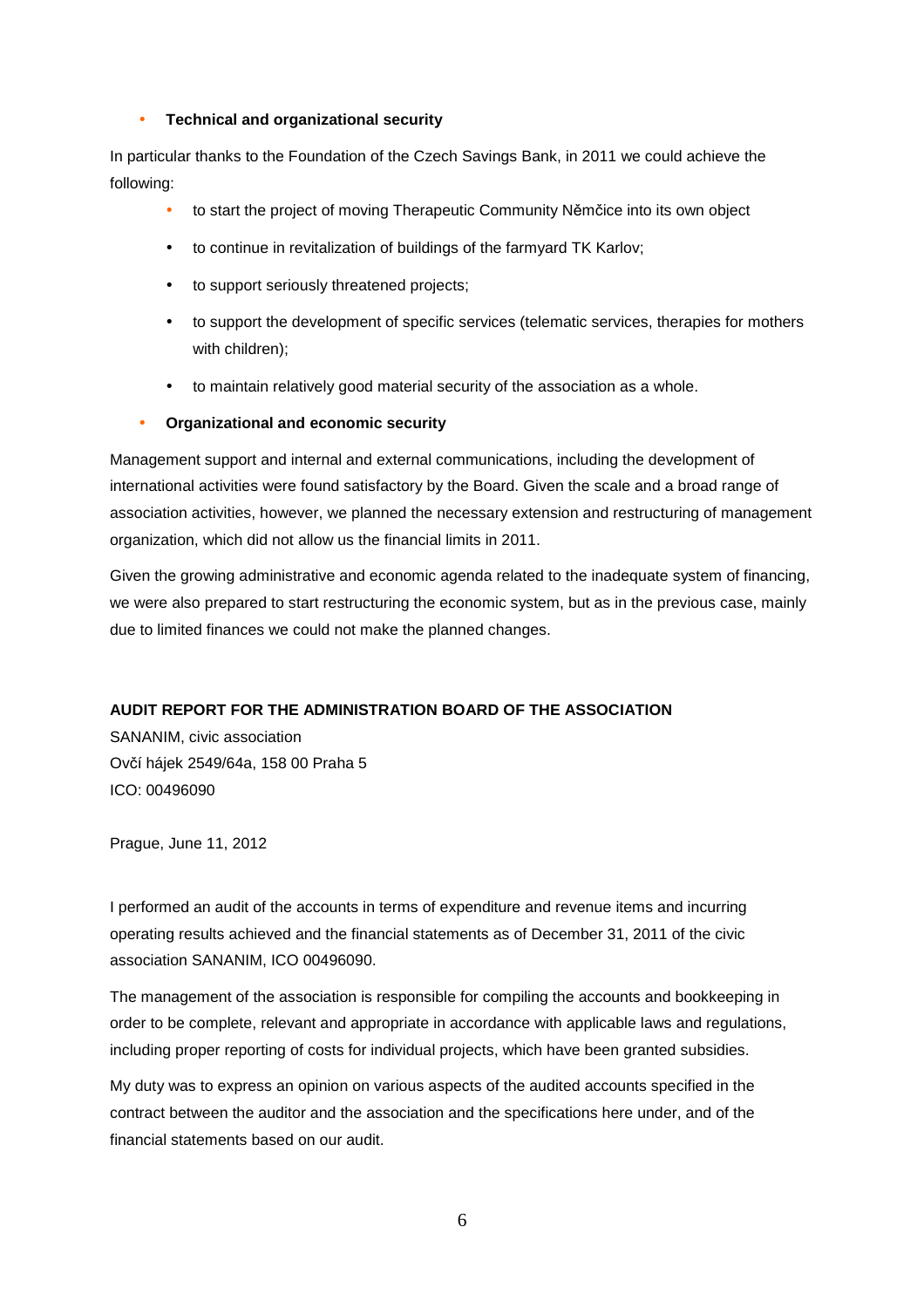The audit was conducted in accordance with the Act No. 93/2009 Coll., on audits and international standards, especially the Standard ISA 800 - Auditor's Report on the audit for specific purposes and appropriate application guidelines. These international auditing standards require that we plan and perform the audit to obtain reasonable assurance that the company reported correct accounting entries on specific accounts and using the operating results of the previous year 2010 in the year 2011 and fulfilled the conditions of the contracts with the providers of subsidies.

The audit includes verification of accounting records and other evidence supporting the accounting and financial statements and assessing the accounting principles used in the accounting and the establishment of accounts of the association, in particular of the subsidized programs. During the audit were checked these specific aspects:

1. verification of the correct amount of cost and revenue items of the accounting entity for the audited period in subsidized programs.

2. examination of the adequacy of cost and revenue items

3. examination of the appropriateness of expenses, in particular in the subsidized programs

4. verification of the compliance of the Management Board's decision on the use of economic results for the previous financial year with the account postings in the audited period.

I believe that our audit provides a reasonable basis for our opinion.

In my opinion, the financial statements and accounting of the costs and revenues in subsidized programs in all significant aspects, provided

#### **a true and fair view**

of the financial position, of the reported results of its operation with subsidies, and of the results as a whole and the equity of the civic association SANANIM as of 31.12.2011 in accordance with the laws and accounting regulations applicable in the Czech Republic and the terms of the granting of subsidies.

The association presented a positive result for the year 2011 thanks to the contributions of private individuals and the sale of products manufactured by clients in therapeutic workshops.

The amount of cost and revenue items of the association in the accounting period of 2011 was appropriate to the activities of its various programs and to the normal operation of the association and necessary renewing and expansion of its assets and resources required to implement the object of its activities.

Funds were spent efficiently and economically in accordance with the idea of main activities and mission of the association.

The net return for the year 2010 as well as the return for 2011 were not used in 2011 and 2012 until the release of this report for any purposes others than for the costs of the main activity, the normal operation of the association and investments for which the funds were provided by private companies.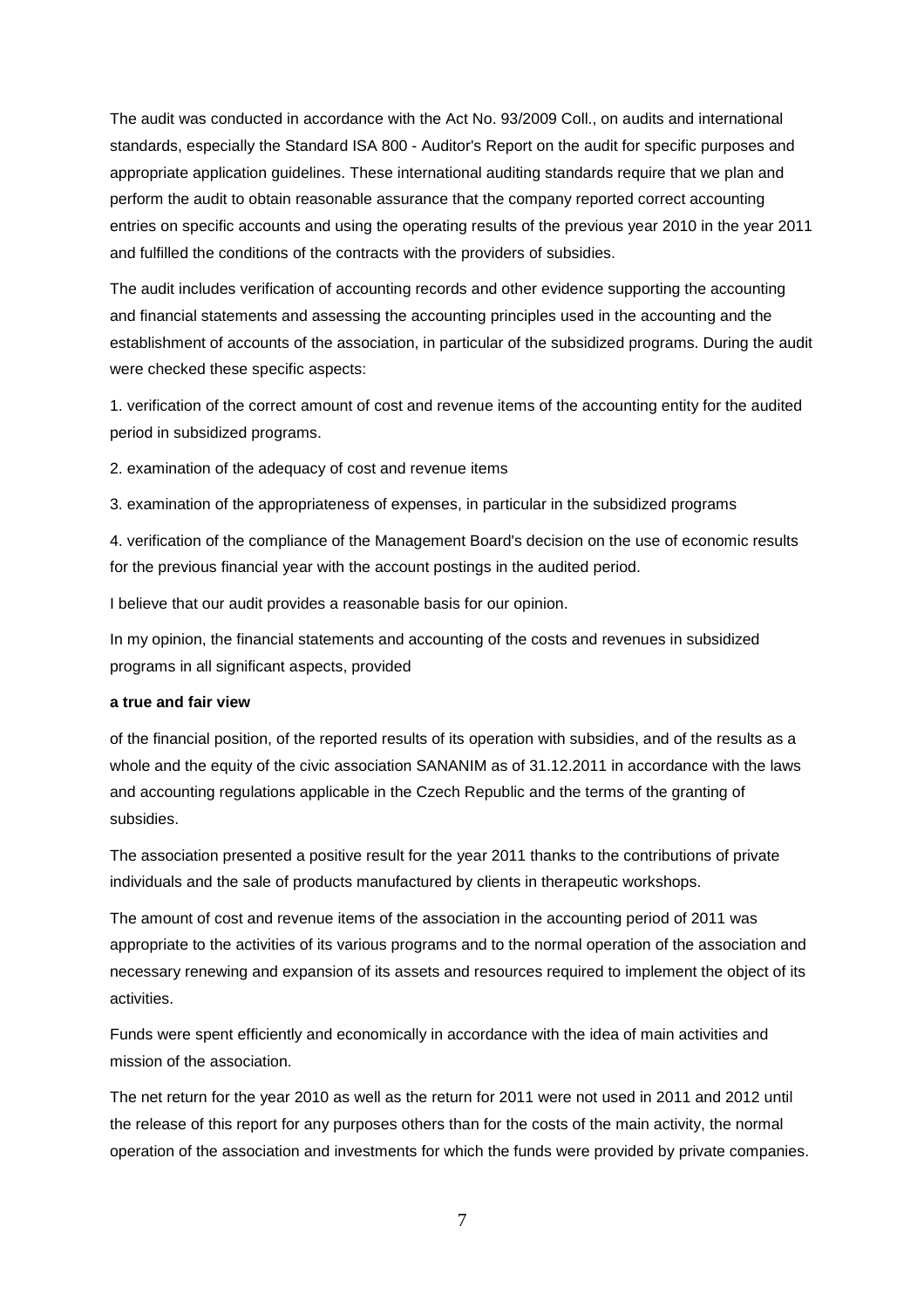Ing. Jan Harapes Auditor Audit certificate nr. 1420 Proilova 5/437, 108 00 Praha 10

| PROFIT AND LOSS STATEMENT                                                  |               |
|----------------------------------------------------------------------------|---------------|
| A. Expenses                                                                |               |
| 1. Material                                                                | 9817399Kč     |
| 2. Repairs                                                                 | 2 639 727Kč   |
| 3. Energy                                                                  | 1763 367 Kč   |
| 4. Services                                                                | 8712021 Kč    |
| 5. Personal expenses                                                       | 34 878 680 Kč |
| 6. Taxes and fees                                                          | 57 829 Kč     |
| 7. Depreciation                                                            | 2717723Kč     |
| 8. prodaný majetek, jiné ostatní náklady                                   | 62 576 Kč     |
| <b>Expenses in Total</b>                                                   | 60 649 322 Kč |
|                                                                            |               |
| <b>B. Revenues</b>                                                         |               |
| 1. Sales                                                                   | 432 751 Kč    |
| 2. Other revenue                                                           | 2724 545 Kč   |
| 3. Revenues from sale of assets and accounting reserves and adjustments in | 2765 249 Kč   |
| total                                                                      |               |
| 4. Received contributions in total                                         | 8 557 395 Kč  |
| 5. Operational subsidies in total                                          | 47 620 940 Kč |
| <b>Revenues in Total</b>                                                   | 62 100 880 Kč |
|                                                                            |               |
| Income tax                                                                 | 84 760 Kč     |
|                                                                            |               |
| <b>C. Profit before taxes</b>                                              | 1451 557 Kč   |
|                                                                            |               |
| D. Profit after taxes                                                      | 1 366 797 Kč  |
|                                                                            |               |
|                                                                            |               |
| <b>BALANCE SHEET</b>                                                       |               |
| <b>Assets</b>                                                              |               |
| A. Long-term assets                                                        | 35 351 996 Kč |
| Long-term tangibles                                                        | 42 219 281 Kč |
| Long-term financial assets                                                 | 1 391 600 Kč  |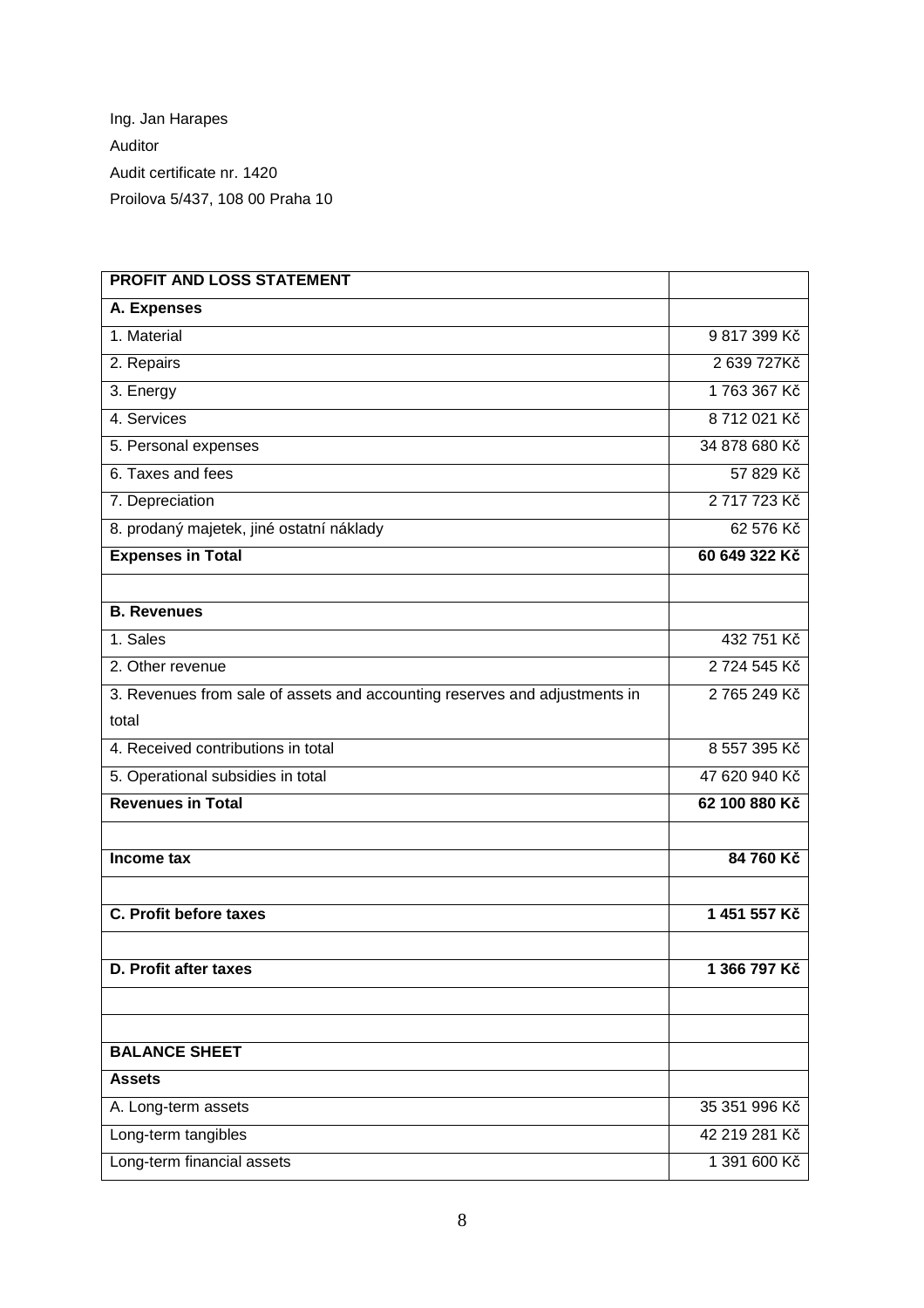| Depreciation of long-term tangibles | -8 258 885 Kč |
|-------------------------------------|---------------|
|                                     |               |
| <b>B.</b> Short-term assets         | 14 027 296 Kč |
| Receivables                         | 1 162 667 Kč  |
| Short-term financial assets         | 12 676 004 Kč |
| Other assets                        | 188 625 Kč    |
| <b>Assets in Total</b>              | 49 379 292 Kč |
|                                     |               |
| <b>Liabilities</b>                  |               |
| A. Own revenues                     | 44 395 062 Kč |
| Equity                              | 43 028 265 Kč |
| Profit                              | 1 366 797 Kč  |
|                                     |               |
| B. Other revenues                   | 4 984 229 Kč  |
| Short term payables                 | 4 446 205 Kč  |
| Other liabilities                   | 538 024 Kč    |
| <b>Liabilities in Total</b>         | 49 379 292 Kč |

#### **Contacts**

### **Office**

Ovčí hájek 2549/64a, 158 00 Praha 13 Tel: +420 284 822 872, email: office@sananim.cz

### **Terénní programy**

Na Zderaze 11, 120 00 Praha 2 Tel: +420 224 920 577, mobile: +420 603 209 948, email: street@sananim.cz

### **Kontaktní centrum**

Na Skalce 15, 150 00 Praha 5 Tel: +420 283 872 186, email: kacko@sananim.cz

### **Centrum ambulantní detoxifikace a substituce**

Spálená 12, 110 00 Praha 1 Tel: +420 222 924 245, email: cadas@sananim.cz

# **Denní stacionář**

Janovského 26, 170 00 Praha 7 Tel.: +420 220 803 130, +420 220 800 041, email: stacionar@sananim.cz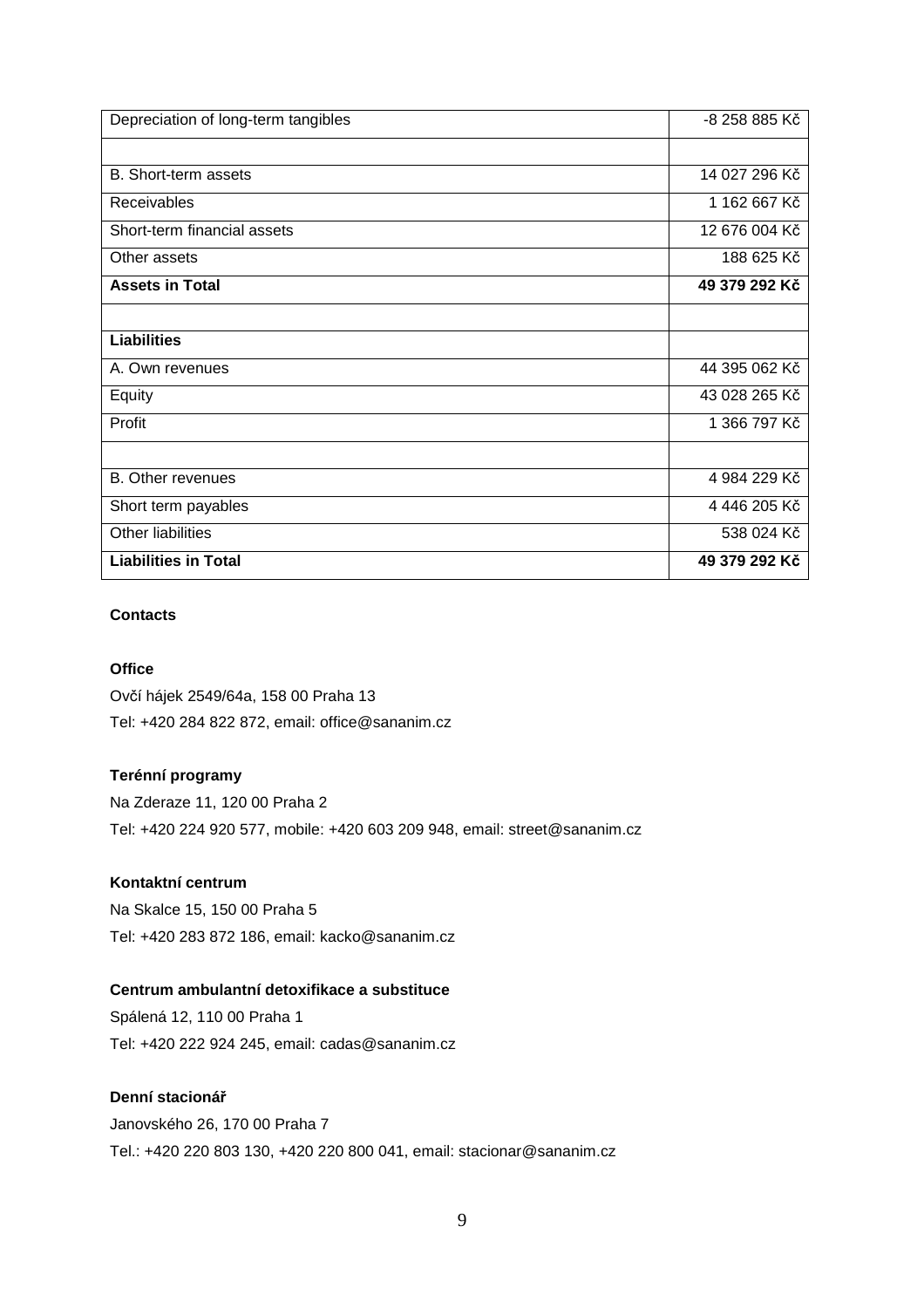#### **Terapeutická komunita Karlov**

Karlov 3, Smetanova Lhota, 398 04 pošta Čimelice Tel: +420 382 229 655, +420 382 229 692, email: karlov@sananim.cz

#### **Terapeutická komunita Němčice**

Zámek 1, 387 19 Němčice u Volyně Tel: +420 383 396 120, email: nemcice@sananim.cz

#### **Doléčovací centrum**

Ovčí hájek 2549/64a, 158 00 Praha 13 Tel: +420 251 614 070, email: aftercare@sananim.cz

#### **Poradna pro rodiče**

Školská 30, 110 00 Praha 1 Tel: +420 284 824 234, email: ctrnacta@sananim.cz

#### **Pracovní a sociální agentura**

Štítného 710/30, 130 00 Praha 3 Tel: +420 222 954 098, e-mail: agentura@sananim.cz

### **Centrum pro osoby v konfliktu se zákonem**

Štítného 710/30, 130 00 Praha 3 Tel: +420 271 752 076, e-mail: vezeni@sananim.cz

### **Drogové informační centrum**

Ovčí hájek 2549/64a, 158 00 Praha 13 Tel: +420 284 825 817, e-mail: dic@sananim.cz

### **Statutory Representative**

PaedDr. Martina Richterová Těmínová

#### **Managing Board**

PaedDr. Martina Richterová Těmínová (chair) doc. MUDr. PhDr. Kamil Kalina, CSc. (vice-chair) MUDr. Jakub Minařík (vice-chair) Mgr. Štěpánka Čtrnáctá Marcel Ambrož Martin Větrovec

### **Audit Board**